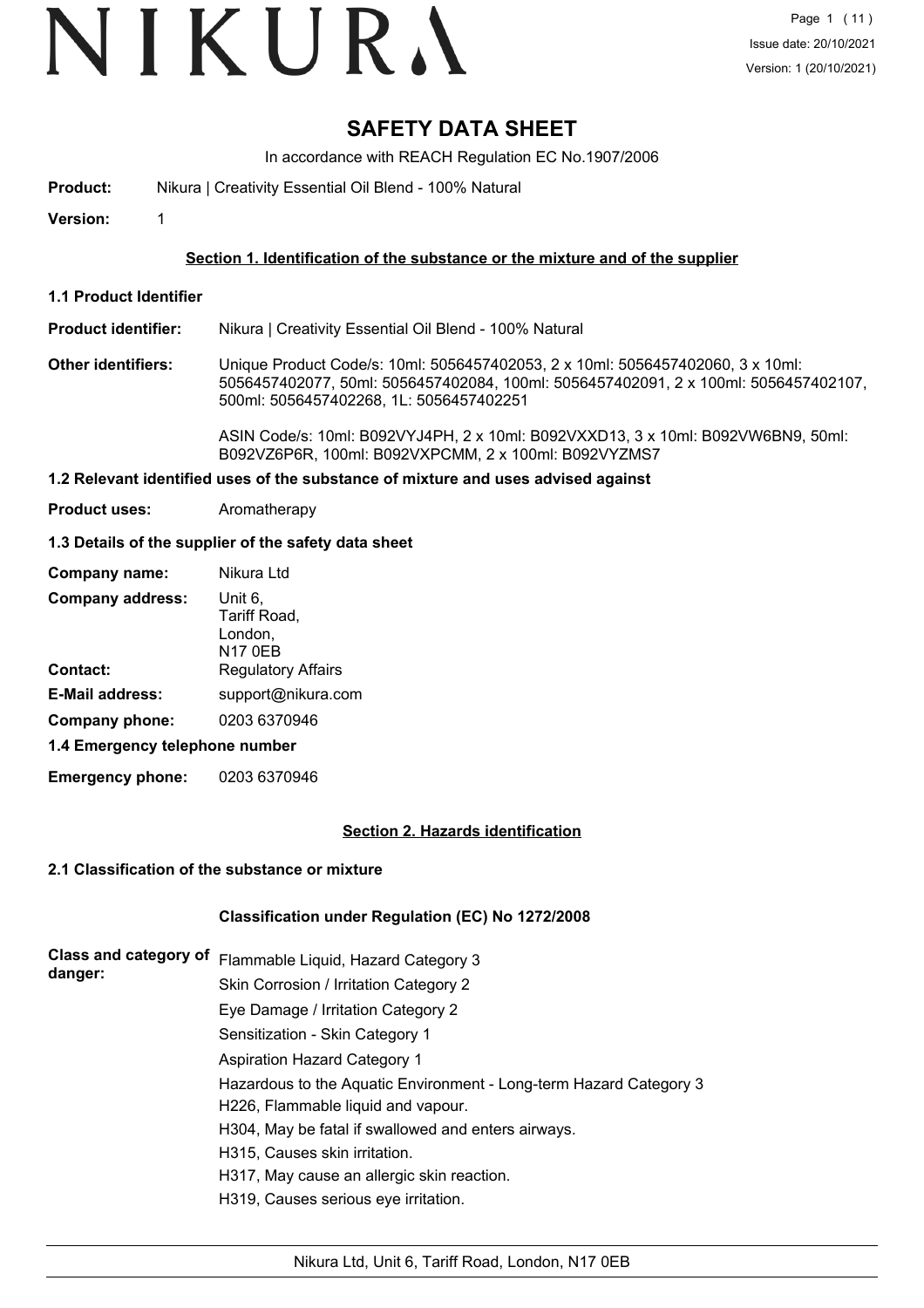## **SAFETY DATA SHEET**

In accordance with REACH Regulation EC No.1907/2006

| Product: | Nikura   Creativity Essential Oil Blend - 100% Natural |
|----------|--------------------------------------------------------|
|          |                                                        |

**Version:** 1

**Class and category of** H412, Harmful to aquatic life with long lasting effects.

- **danger:**
- **2.2 Label elements**

| Signal word:                        | Danger                                                                                                                                                                                                                                                                                                                                                                                                                                                                                                                                                                                                                                                                                                                                                                                                                                                                                                                                                                                                                                                                                                                                                                                                                                                                                                                                                                                                                                                                                                                                                                                     |
|-------------------------------------|--------------------------------------------------------------------------------------------------------------------------------------------------------------------------------------------------------------------------------------------------------------------------------------------------------------------------------------------------------------------------------------------------------------------------------------------------------------------------------------------------------------------------------------------------------------------------------------------------------------------------------------------------------------------------------------------------------------------------------------------------------------------------------------------------------------------------------------------------------------------------------------------------------------------------------------------------------------------------------------------------------------------------------------------------------------------------------------------------------------------------------------------------------------------------------------------------------------------------------------------------------------------------------------------------------------------------------------------------------------------------------------------------------------------------------------------------------------------------------------------------------------------------------------------------------------------------------------------|
| <b>Hazard statements:</b>           | H226, Flammable liquid and vapour.<br>H304, May be fatal if swallowed and enters airways.<br>H315, Causes skin irritation.<br>H317, May cause an allergic skin reaction.<br>H319, Causes serious eye irritation.<br>H412, Harmful to aquatic life with long lasting effects.                                                                                                                                                                                                                                                                                                                                                                                                                                                                                                                                                                                                                                                                                                                                                                                                                                                                                                                                                                                                                                                                                                                                                                                                                                                                                                               |
| Supplemental<br>Information:        | EUH208, Contains Carvone, Citral, Citronellal, Coumarin, Eucalyptol, Eugenol, Geraniol, Lauric<br>aldehyde, Nerol, alpha-Pinene, beta-Pinene, d,l-Isomenthone, delta-3-Carene, l-Limonene, l-<br>Menthone, p-Mentha-1,8-dien-7-al. May produce an allergic reaction.                                                                                                                                                                                                                                                                                                                                                                                                                                                                                                                                                                                                                                                                                                                                                                                                                                                                                                                                                                                                                                                                                                                                                                                                                                                                                                                       |
| <b>Precautionary</b><br>statements: | P210, Keep away from heat, sparks, open flames and hot surfaces. - No smoking.<br>P233, Keep container tightly closed.<br>P240, Ground/bond container and receiving equipment.<br>P241, Use explosion-proof electrical, ventilating and lighting equipment.<br>P242, Use only non-sparking tools.<br>P243, Take precautionary measures against static discharge.<br>P261, Avoid breathing vapour or dust.<br>P264, Wash hands and other contacted skin thoroughly after handling.<br>P272, Contaminated work clothing should not be allowed out of the workplace.<br>P273, Avoid release to the environment.<br>P280, Wear protective gloves/eye protection/face protection.<br>P301/310, IF SWALLOWED: Immediately call a POISON CENTER or doctor/physician.<br>P303/361/353, IF ON SKIN (or hair): Remove/take off immediately all contaminated clothing.<br>Rinse skin with water/shower.<br>P305/351/338, IF IN EYES: Rinse cautiously with water for several minutes. Remove contact<br>lenses, if present and easy to do. Continue rinsing.<br>P331, Do not induce vomiting.<br>P333/313, If skin irritation or rash occurs: Get medical advice/attention.<br>P337/313, If eye irritation persists: Get medical advice/attention.<br>P362, Take off contaminated clothing and wash before reuse.<br>P370/378, In case of fire: Use carbon dioxide, dry chemical, foam for extinction.<br>P403/235, Store in a well-ventilated place. Keep cool.<br>P405, Store locked up.<br>P501, Dispose of contents/container to approved disposal site, in accordance with local<br>regulations. |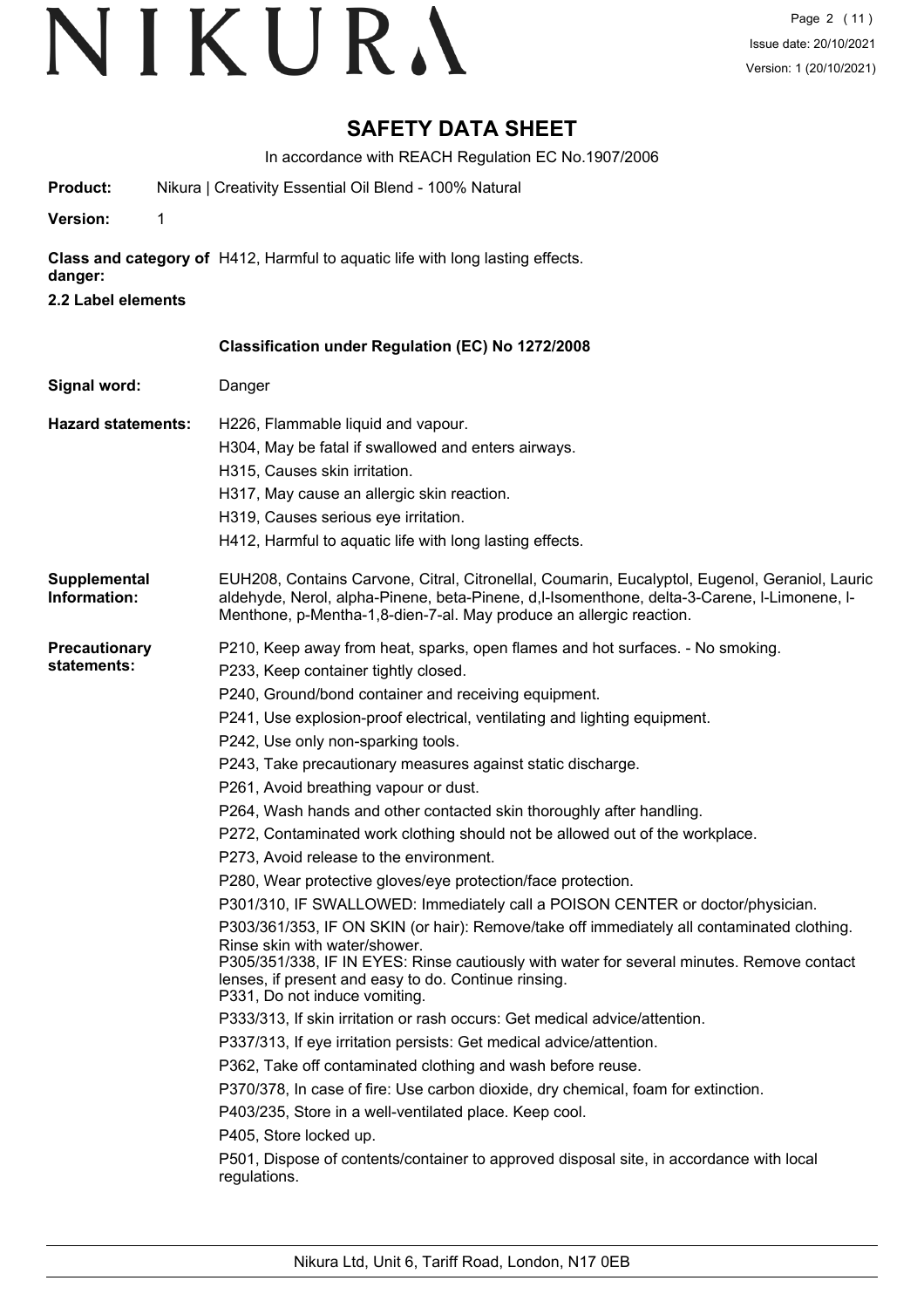### **SAFETY DATA SHEET**

In accordance with REACH Regulation EC No.1907/2006

| <b>Product:</b>   | Nikura   Creativity Essential Oil Blend - 100% Natural |
|-------------------|--------------------------------------------------------|
| <b>Version:</b>   | 1                                                      |
| Pictograms:       |                                                        |
| 2.3 Other hazards |                                                        |
| Other hazards:    | None                                                   |

#### **Section 3. Composition / information on ingredients**

#### **3.2 Mixtures**

#### **Contains:**

| <b>Name</b>         | <b>CAS</b> | <b>EC</b> | <b>REACH Registration</b><br>No. | %      | <b>Classification for</b><br>(CLP) 1272/2008                                                                                            |
|---------------------|------------|-----------|----------------------------------|--------|-----------------------------------------------------------------------------------------------------------------------------------------|
| Cinnamaldehyde      | 104-55-2   | 203-213-9 |                                  | 16.34% | Acute Tox. 4-Skin Irrit.<br>2-Eye Irrit. 2-Skin<br>Sens. 1A-Aquatic<br>Chronic 3;H312-H315-<br>H317-H319-H412,-                         |
| <b>l</b> d-Limonene | 5989-27-5  | 227-813-5 |                                  | 10.75% | Flam. Liq. 3-Skin Irrit.<br>2-Skin Sens. 1B-Asp.<br>Tox 1-Aquatic Acute 1-<br>Aquatic Chronic 3;<br>H226-H304-H315-<br>H317-H400-H412,- |
| <b>I</b> Decanal    | 112-31-2   | 203-957-4 |                                  | 5.16%  | Eye Irrit. 2-Aquatic<br>Chronic 3;H319-H412,-                                                                                           |
| <b>Linalool</b>     | 78-70-6    | 201-134-4 |                                  | 4.87%  | Skin Irrit. 2-Eye Irrit. 2-<br>Skin Sens. 1B;H315-<br>H317-H319.-                                                                       |
| ll-Menthol          | 2216-51-5  | 218-690-9 |                                  | 3.01%  | Skin Irrit. 2;H315,-                                                                                                                    |
| <b>Octanal</b>      | 124-13-0   | 204-683-8 |                                  | 2.58%  | Flam. Liq. 3-Skin Irrit.<br>2-Eye Irrit. 2-Aquatic<br>Chronic 2; H226-H315-<br>H319-H411,-                                              |
| alpha-Terpineol     | 98-55-5    | 202-680-6 |                                  | 2.33%  | Skin Irrit. 2-Eye Irrit. 2;<br>H315-H319,-                                                                                              |
| beta-Caryophyllene  | 87-44-5    | 201-746-1 |                                  | 2.22%  | Skin Sens. 1B-Asp.<br>Tox 1-Aquatic Chronic<br>4:H304-H317-H413.-                                                                       |
| Citral              | 5392-40-5  | 226-394-6 |                                  | 2.15%  | Skin Irrit. 2-Eye Irrit. 2-<br>Skin Sens. 1;H315-<br>H317-H319.-                                                                        |
| Valencene           | 4630-07-3  | 225-047-6 |                                  | 2.15%  | Asp. Tox 1, H304,-                                                                                                                      |
| α-Thujone           | 546-80-5   | 208-912-2 |                                  | 1.74%  | Acute Tox. 4; H302,-                                                                                                                    |
| II-Menthone         | 14073-97-3 | 237-926-1 |                                  | 1.47%  | Acute Tox. 4-Skin Irrit.<br>2-Skin Sens, 1B-<br>Aquatic Chronic 3;<br>H302-H315-H317-<br>H412.-                                         |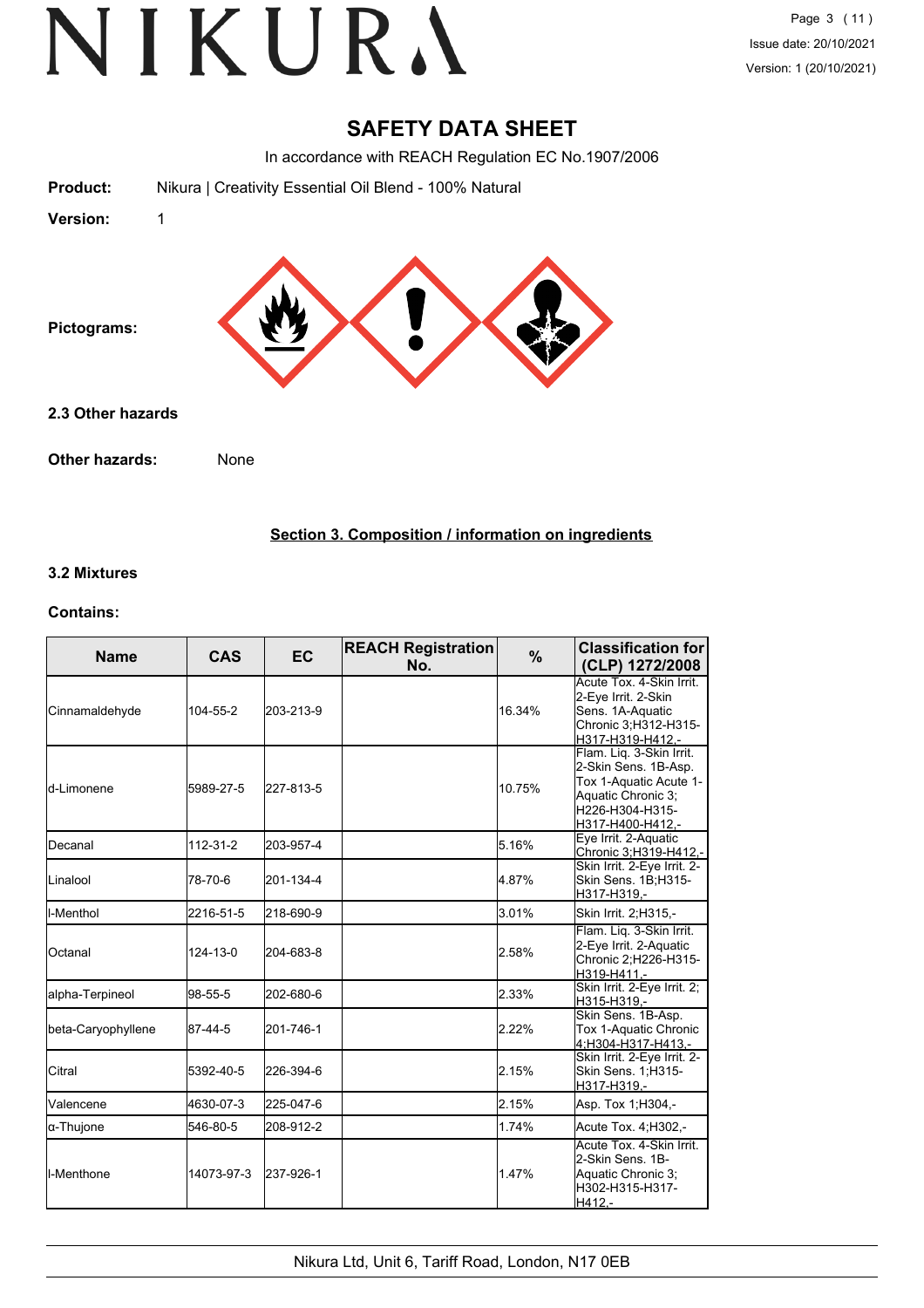## **SAFETY DATA SHEET**

In accordance with REACH Regulation EC No.1907/2006

**Product:** Nikura | Creativity Essential Oil Blend - 100% Natural

#### **Version:** 1

| Eucalyptol             | 470-82-6  | 207-431-5 | 1.34% | Flam. Liq. 3-Skin Sens.<br>1B:H226-H317.-                                                                                                                |
|------------------------|-----------|-----------|-------|----------------------------------------------------------------------------------------------------------------------------------------------------------|
| Camphor                | 76-22-2   | 200-945-0 | 1.30% | Flam. Sol. 2-Acute Tox.<br>4-Acute Tox. 4-Skin<br>Irrit. 2-Eye Dam. 1-<br>STOT SE 2-Aquatic<br>Chronic 2;H228-H302-<br>H315-H318-H332-<br>H371-H411,-    |
| Citronellal            | 106-23-0  | 203-376-6 | 0.86% | Skin Irrit. 2-Eye Irrit. 2-<br>Skin Sens. 1B;H315-<br>H317-H319.-                                                                                        |
| alpha-Pinene           | 80-56-8   | 201-291-9 | 0.76% | Flam. Liq. 3-Acute Tox.<br>4-Skin Irrit. 2-Skin<br>Sens. 1B-Asp. Tox 1-<br>Aquatic Acute 1-<br>Aquatic Chronic 1;<br>H226-H302-H304-<br>H315-H317-H410,- |
| p-Mentha-1,8-dien-7-al | 2111-75-3 | 218-302-8 | 0.65% | Skin Sens. 1B;H317,-                                                                                                                                     |
| Myrcene                | 123-35-3  | 204-622-5 | 0.49% | Flam. Liq. 3-Skin Irrit.<br>2-Eye Irrit. 2-Asp. Tox<br>1-Aquatic Acute 1-<br>Aquatic Chronic 2;<br>H226-H304-H315-<br>H319-H400-H411,-                   |
| Camphene               | 79-92-5   | 201-234-8 | 0.47% | Flam. Liq. 3-Flam. Sol.<br>2-Aquatic Acute 1-<br>Aquatic Chronic 1:<br>H226-H228-H410,-                                                                  |
| Carvone                | 99-49-0   | 202-759-5 | 0.44% | Skin Sens. 1B;H317,-                                                                                                                                     |
| Lauric aldehyde        | 112-54-9  | 203-983-6 | 0.43% | Skin Irrit. 2-Eye Irrit. 2-<br>Skin Sens. 1B;H315-<br>H317-H319.-                                                                                        |
| Nerol                  | 106-25-2  | 203-378-7 | 0.43% | Skin Irrit. 2-Eye Irrit. 2-<br>Skin Sens. 1B;H315-<br>H317-H319,-                                                                                        |
| Geraniol               | 106-24-1  | 203-377-1 | 0.43% | Skin Irrit. 2-Eye Dam.<br>1-Skin Sens. 1;H315-<br>H317-H318,-                                                                                            |
| Eugenol                | 97-53-0   | 202-589-1 | 0.43% | Eye Irrit. 2-Skin Sens.<br>1B:H317-H319.-                                                                                                                |
| p-Cymene               | 99-87-6   | 202-796-7 | 0.36% | Flam. Liq. 3-Repr. 2-<br>Asp. Tox 1-Aquatic<br>Chronic 2;H226-H304-<br>H361-H411.-                                                                       |
| ll-Limonene            | 5989-54-8 | 227-815-6 | 0.29% | Flam. Lig. 3-Skin Irrit.<br>2-Skin Sens. 1B-Asp.<br>Tox 1-Aquatic Acute 1-<br>Aquatic Chronic 3;<br>H226-H304-H315-<br>H317-H400-H412,-                  |
| lbeta-Pinene           | 127-91-3  | 204-872-5 | 0.27% | Flam. Liq. 3-Skin Irrit.<br>2-Skin Sens. 1B-Asp.<br>Tox 1-Aquatic Acute 1-<br>Aquatic Chronic 1;<br>H226-H304-H315-<br>H317-H410,-                       |
| d,I-Isomenthone        | 491-07-6  | 207-727-4 | 0.22% | Skin Irrit. 2-Skin Sens.<br>1B;H315-H317,-                                                                                                               |
| alpha-Phellandrene     | 99-83-2   | 202-792-5 | 0.16% | Flam. Liq. 3-Asp. Tox<br>1-Aquatic Acute 1-<br>Aquatic Chronic 1;<br>H226-H304-H410,-                                                                    |
| Coumarin               | 91-64-5   | 202-086-7 | 0.13% | Acute Tox. 4-Skin<br>Sens. 1B;H302-H317,-                                                                                                                |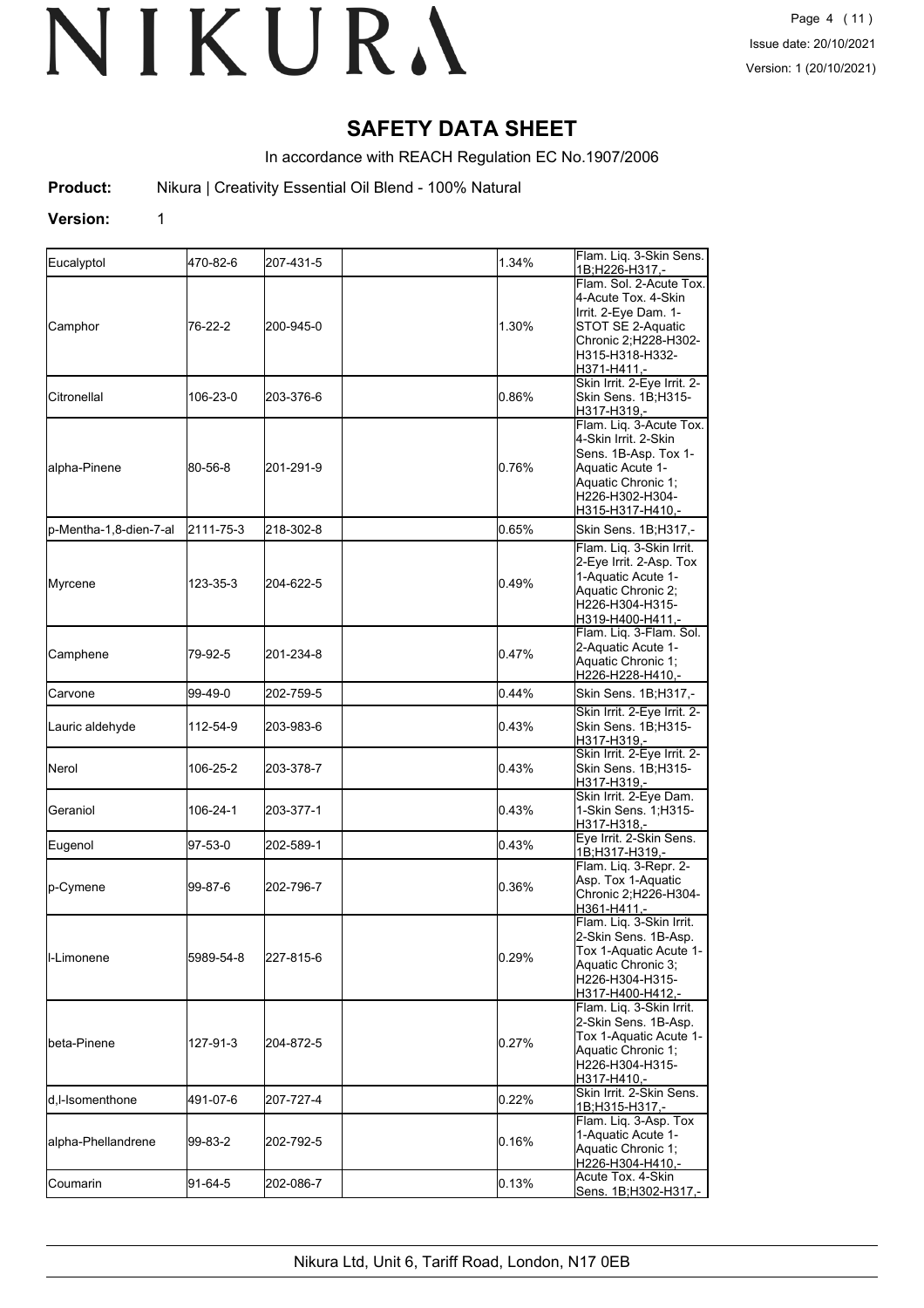## **SAFETY DATA SHEET**

In accordance with REACH Regulation EC No.1907/2006

**Product:** Nikura | Creativity Essential Oil Blend - 100% Natural

#### **Version:** 1

| Benzyl benzoate | 120-51-4   | 204-402-9 | 0.13% | Acute Tox. 4-Aquatic<br>Acute 1-Aquatic<br>Chronic 2;H302-H400-<br>IH411.-                                                            |
|-----------------|------------|-----------|-------|---------------------------------------------------------------------------------------------------------------------------------------|
| Idelta-3-Carene | 13466-78-9 | 236-719-3 | 0.13% | Flam. Lig. 3-Acute Tox.<br>4-Skin Irrit, 2-Skin<br>Sens. 1-Asp. Tox 1-<br>Aquatic Chronic 2:<br>IH226-H304-H315-<br>IH317-H332-H411.- |

#### **Substances with Community workplace exposure limits:**

Not Applicable

**Substances that are persistent, bioaccumulative and toxic or very persistent and very bioaccumulative, greater than 0.1%:**

Not Applicable

#### **Section 4. First-aid measures**

#### **4.1 Description of first aid measures**

| Remove from exposure site to fresh air, keep at rest, and obtain medical attention.                                                 |
|-------------------------------------------------------------------------------------------------------------------------------------|
| IF IN EYES: Rinse cautiously with water for several minutes. Remove contact lenses, if present<br>and easy to do. Continue rinsing. |
| IF ON SKIN (or hair): Remove/take off immediately all contaminated clothing. Rinse skin with<br>water/shower.                       |
| IF SWALLOWED: Immediately call a POISON CENTER or doctor/physician.                                                                 |
|                                                                                                                                     |

#### **4.2 Most important symptoms and effects, both acute and delayed**

May be fatal if swallowed and enters airways.

Causes skin irritation.

May cause an allergic skin reaction.

Causes serious eye irritation.

### **4.3 Indication of any immediate medical attention and special treatment needed**

None expected, see Section 4.1 for further information.

### **SECTION 5: Firefighting measures**

#### **5.1 Extinguishing media**

Suitable media: Carbon dioxide, Dry chemical, Foam.

#### **5.2 Special hazards arising from the substance or mixture**

In case of fire, may be liberated: Carbon monoxide, Unidentified organic compounds.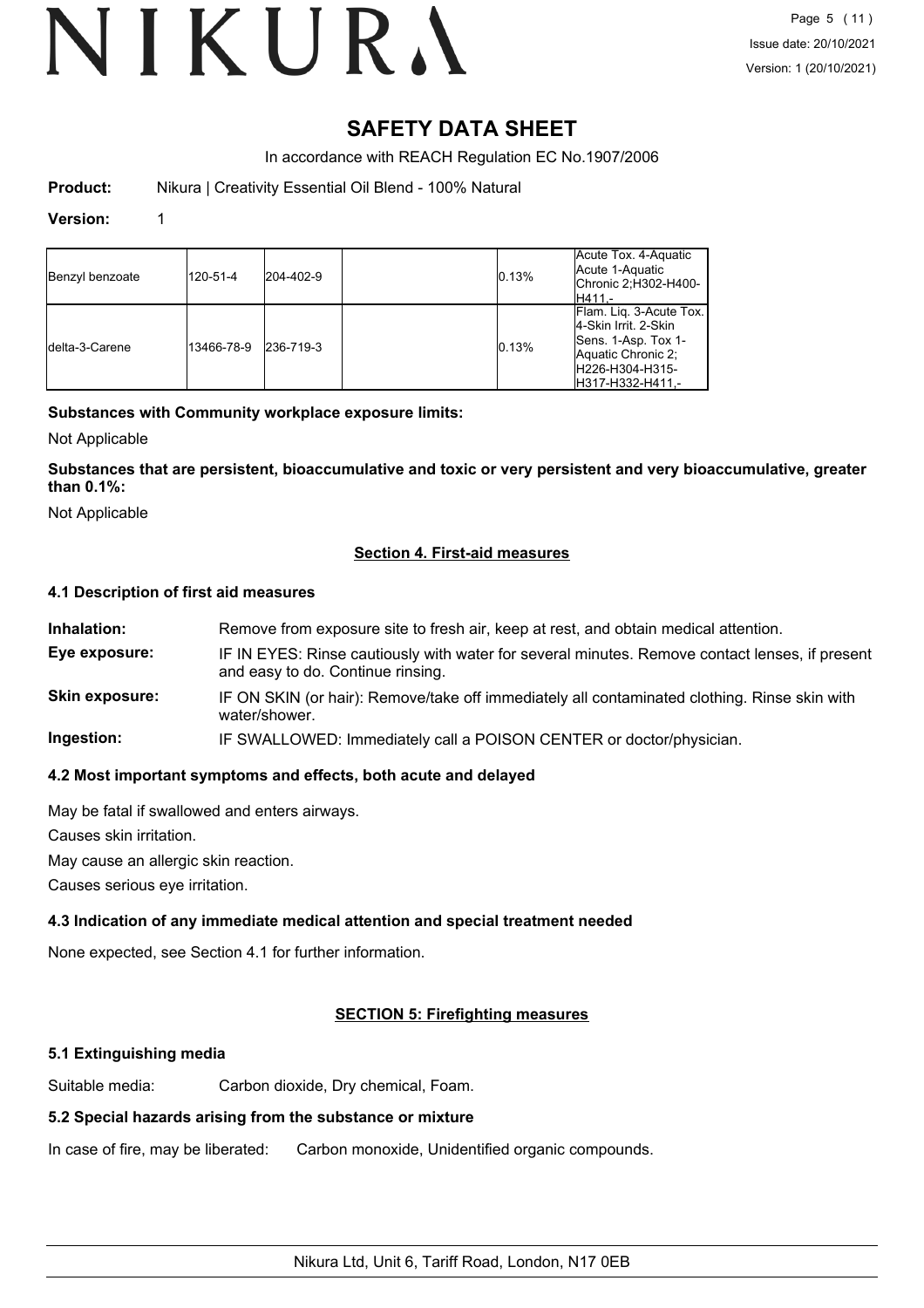# VIKURA

## **SAFETY DATA SHEET**

In accordance with REACH Regulation EC No.1907/2006

**Product:** Nikura | Creativity Essential Oil Blend - 100% Natural

**Version:** 1

#### **5.3 Advice for fire fighters:**

In case of insufficient ventilation, wear suitable respiratory equipment.

#### **Section 6. Accidental release measures**

#### **6.1 Personal precautions, protective equipment and emergency procedures:**

Avoid inhalation. Avoid contact with skin and eyes. See protective measures under Section 7 and 8.

#### **6.2 Environmental precautions:**

Keep away from drains, surface and ground water, and soil.

#### **6.3 Methods and material for containment and cleaning up:**

Remove ignition sources. Provide adequate ventilation. Avoid excessive inhalation of vapours. Contain spillage immediately by use of sand or inert powder. Dispose of according to local regulations.

#### **6.4 Reference to other sections:**

Also refer to sections 8 and 13.

### **Section 7. Handling and storage**

#### **7.1 Precautions for safe handling:**

Keep away from heat, sparks, open flames and hot surfaces. - No smoking.

### **7.2 Conditions for safe storage, including any incompatibilities:**

Ground/bond container and receiving equipment. Use only non-sparking tools. Take precautionary measures against static discharge.

#### **7.3 Specific end use(s):**

Aromatherapy: Use in accordance with good manufacturing and industrial hygiene practices.

#### **Section 8. Exposure controls/personal protection**

#### **8.1 Control parameters**

Workplace exposure limits: Not Applicable

#### **8.2 Exposure Controls**

#### **Eye / Skin Protection**

Wear protective gloves/eye protection/face protection

#### **Respiratory Protection**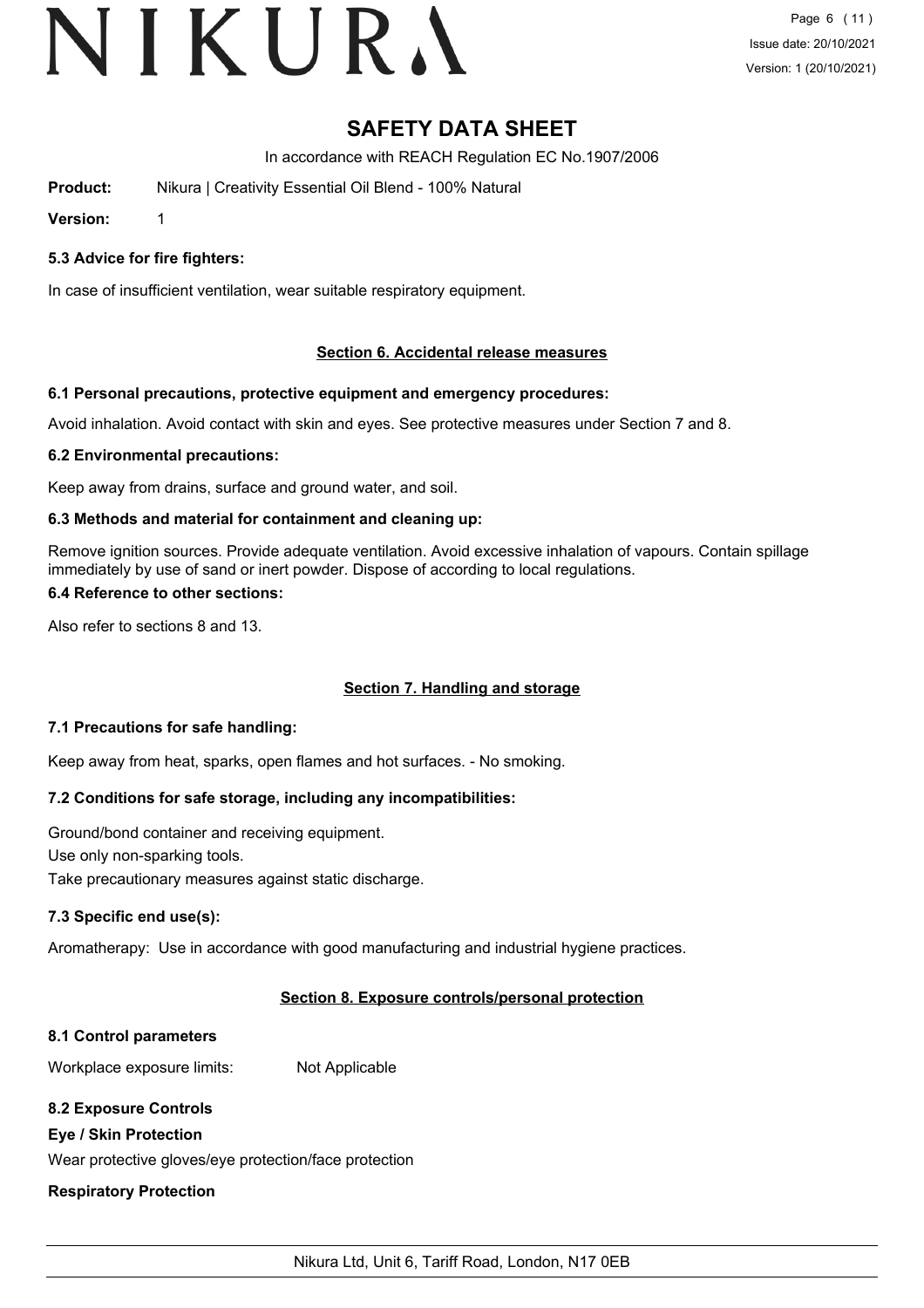# VIKURA

## **SAFETY DATA SHEET**

In accordance with REACH Regulation EC No.1907/2006

**Product:** Nikura | Creativity Essential Oil Blend - 100% Natural

#### **Version:** 1

Under normal conditions of use and where adequate ventilation is available to prevent build up of excessive vapour, this material should not require special engineering controls. However, in conditions of high or prolonged use, or high temperature or other conditions which increase exposure, the following engineering controls can be used to minimise exposure to personnel: a) Increase ventilation of the area with local exhaust ventilation. b) Personnel can use an approved, appropriately fitted respirator with organic vapour cartridge or canisters and particulate filters. c) Use closed systems for transferring and processing this material.

Also refer to Sections 2 and 7.

#### **Section 9. Physical and chemical properties**

#### **9.1 Information on basic physical and chemical properties**

| Appearance:                                   | Not determined                               |
|-----------------------------------------------|----------------------------------------------|
| Odour:                                        | Not determined                               |
| <b>Odour threshold:</b>                       | Not determined                               |
| pH:                                           | Not determined                               |
| Melting point / freezing point:               | Not determined                               |
| Initial boiling point / range:                | Not determined                               |
| <b>Flash point:</b>                           | 54 $^{\circ}$ C                              |
| <b>Evaporation rate:</b>                      | Not determined                               |
| Flammability (solid, gas):                    | Not determined                               |
| Upper/lower flammability or explosive limits: | Product does not present an explosion hazard |
| Vapour pressure:                              | Not determined                               |
| Vapour density:                               | Not determined                               |
| <b>Relative density:</b>                      | Not determined                               |
| Solubility(ies):                              | Not determined                               |
| Partition coefficient: n-octanol/water:       | Not determined                               |
| Auto-ignition temperature:                    | Not determined                               |
| <b>Decomposition temperature:</b>             | Not determined                               |
| <b>Viscosity:</b>                             | Not determined                               |
| <b>Explosive properties:</b>                  | Not expected                                 |
| <b>Oxidising properties:</b>                  | Not expected                                 |
|                                               |                                              |

**9.2 Other information:** None available

### **Section 10. Stability and reactivity**

#### **10.1 Reactivity:**

Presents no significant reactivity hazard, by itself or in contact with water.

### **10.2 Chemical stability:**

Good stability under normal storage conditions.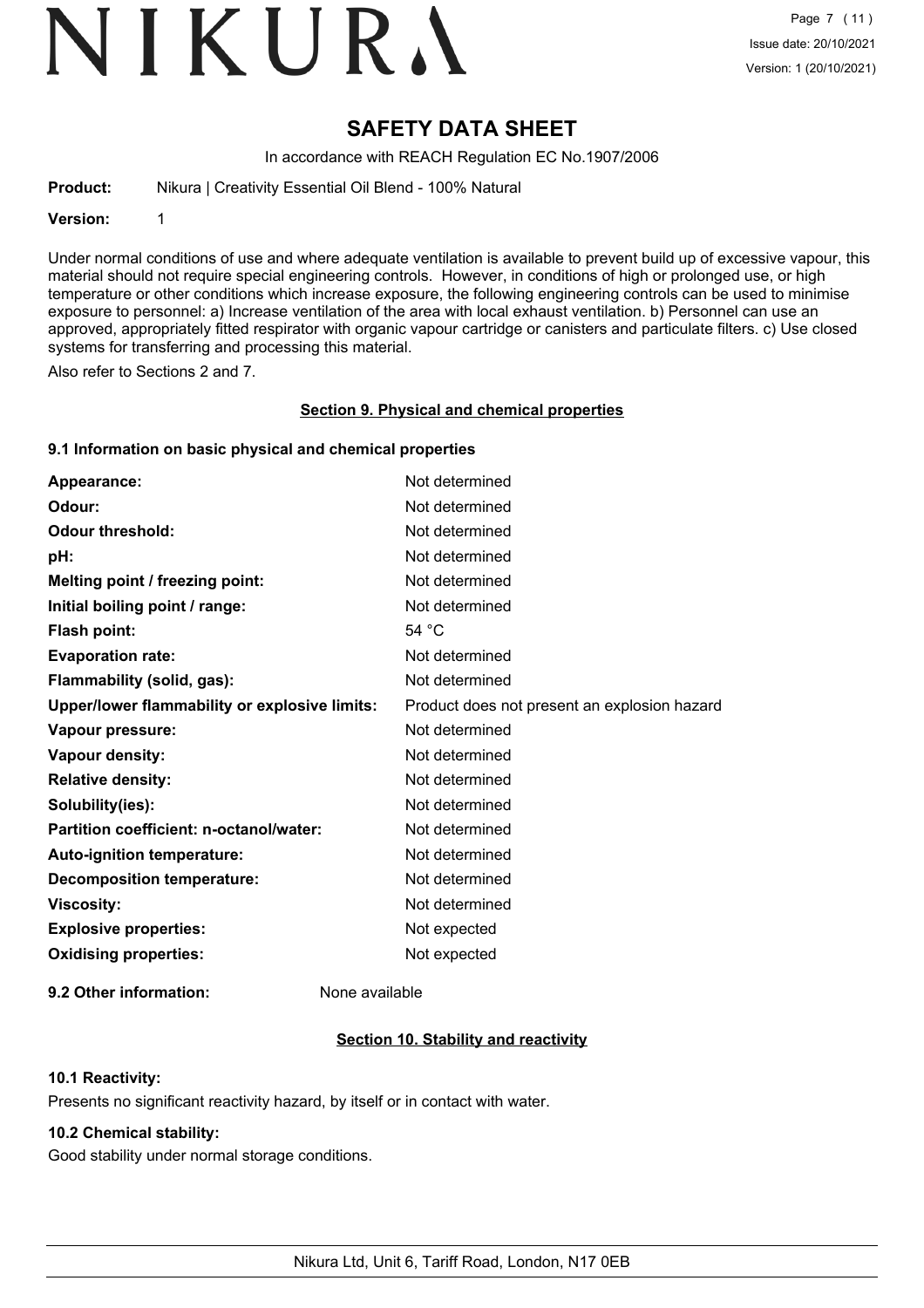## **SAFETY DATA SHEET**

In accordance with REACH Regulation EC No.1907/2006

**Product:** Nikura | Creativity Essential Oil Blend - 100% Natural

**Version:** 1

**10.3 Possibility of hazardous reactions:**

Not expected under normal conditions of use.

#### **10.4 Conditions to avoid:**

Avoid extreme heat.

#### **10.5 Incompatible materials:**

Avoid contact with strong acids, alkalis or oxidising agents.

#### **10.6 Hazardous decomposition products:**

Not expected.

#### **Section 11. Toxicological information**

#### **11.1 Information on toxicological effects**

This mixture has not been tested as a whole for health effects. The health effects have been calculated using the methods outlined in Regulation (EC) No 1272/2008 (CLP).

| <b>Acute Toxicity:</b>                    | Based on available data the classification criteria are not met. |
|-------------------------------------------|------------------------------------------------------------------|
| <b>Acute Toxicity Oral</b>                | >5000                                                            |
| <b>Acute Toxicity Dermal</b>              | >5000                                                            |
| <b>Acute Toxicity Inhalation</b>          | Not Available                                                    |
| <b>Skin corrosion/irritation:</b>         | Skin Corrosion / Irritation Category 2                           |
| Serious eye damage/irritation:            | Eye Damage / Irritation Category 2                               |
| <b>Respiratory or skin sensitisation:</b> | Sensitization - Skin Category 1                                  |
| Germ cell mutagenicity:                   | Based on available data the classification criteria are not met. |
| <b>Carcinogenicity:</b>                   | Based on available data the classification criteria are not met. |
| <b>Reproductive toxicity:</b>             | Based on available data the classification criteria are not met. |
| <b>STOT-single exposure:</b>              | Based on available data the classification criteria are not met. |
| <b>STOT-repeated exposure:</b>            | Based on available data the classification criteria are not met. |
| <b>Aspiration hazard:</b>                 | <b>Aspiration Hazard Category 1</b>                              |

#### **Information about hazardous ingredients in the mixture**

| Ingredient         | <b>CAS</b> | EC                | LD50/ATE Oral | LD50/ATE<br><b>Dermal</b> | LC50/ATE<br><b>Inhalation</b> | <b>LC50</b><br>Route    |
|--------------------|------------|-------------------|---------------|---------------------------|-------------------------------|-------------------------|
| Camphor            | 76-22-2    | 200-945-0         | 1500          | Not available             | 11                            | Not<br>available        |
| Cinnamaldehyde     | 104-55-2   | $ 203 - 213 - 9 $ | 2200          | 1100                      | Not available                 | Not<br>available        |
| <b>II-Menthone</b> | 14073-97-3 | 237-926-1         | 500           | Not available             | Not available                 | Not<br>available        |
| $\alpha$ -Thujone  | 546-80-5   | 208-912-2         | 500           | Not available             | Not available                 | <b>Not</b><br>available |

Refer to Sections 2 and 3 for additional information.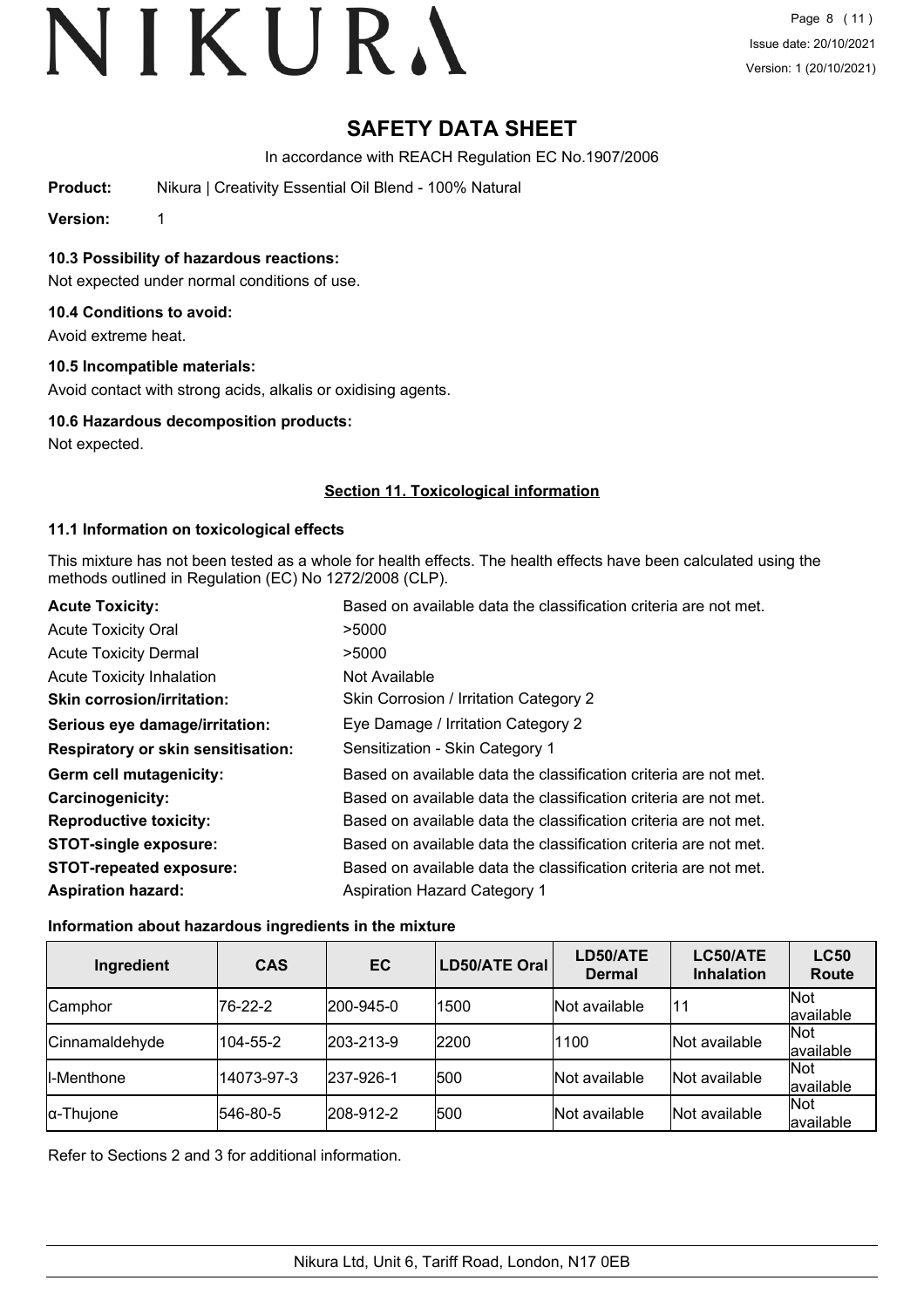## **SAFETY DATA SHEET**

In accordance with REACH Regulation EC No.1907/2006

**Product:** Nikura | Creativity Essential Oil Blend - 100% Natural

**Version:** 1

### **Section 12. Ecological information**

Harmful to aquatic life with long lasting effects.

- **12.2 Persistence and degradability:** Not available
- **12.3 Bioaccumulative potential:** Not available
- **12.4 Mobility in soil:** Not available

#### **12.5 Results of PBT and vPvB assessment:**

This substance does not meet the PBT/vPvB criteria of REACH, annex XIII.

**12.6 Other adverse effects:** Not available

#### **Section 13. Disposal considerations**

#### **13.1 Waste treatment methods:**

Dispose of in accordance with local regulations. Avoid disposing into drainage systems and into the environment. Empty containers should be taken to an approved waste handling site for recycling or disposal.

#### **Section 14. Transport information**

| 14.1 UN number:                    | UN1169                                                                                                     |
|------------------------------------|------------------------------------------------------------------------------------------------------------|
| 14.2 UN Proper Shipping Name:      | EXTRACTS, AROMATIC, LIQUID                                                                                 |
| 14.3 Transport hazard class(es):   | 3                                                                                                          |
| <b>Sub Risk:</b>                   | ۰                                                                                                          |
| 14.4. Packing Group:               | Ш                                                                                                          |
| <b>14.5 Environmental hazards:</b> | Not environmentally hazardous for transport                                                                |
| 14.6 Special precautions for user: | None additional                                                                                            |
|                                    | 44 Y There is not be the the constitution of a constant of <b>MA RRAI VAIVA</b> and the <b>IRA A</b> cuto- |

**14.7 Transport in bulk according to Annex II of MARPOL73/78 and the IBC Code:**

Not applicable

### **Section 15. Regulatory information**

### **15.1 Safety, health and environmental regulations/legislation specific for the substance or mixture** None additional

#### **15.2 Chemical Safety Assessment**

A Chemical Safety Assessment has not been carried out for this product.

#### **Section 16. Other information**

| <b>Concentration % Limits:</b>  | EH C3=10.49% EH C4=60.28% SCI 2=22.33% EDI 2=19.74% SS 1=0.<br>61199510% AH 1=54.54% |
|---------------------------------|--------------------------------------------------------------------------------------|
| <b>Total Fractional Values:</b> | EH C3=9.53 EH C4=1.66 SCI 2=4.48 EDI 2=5.07 SS 1=163.40 AH 1=1.83                    |
| Key to revisions:               |                                                                                      |
| Not applicable                  |                                                                                      |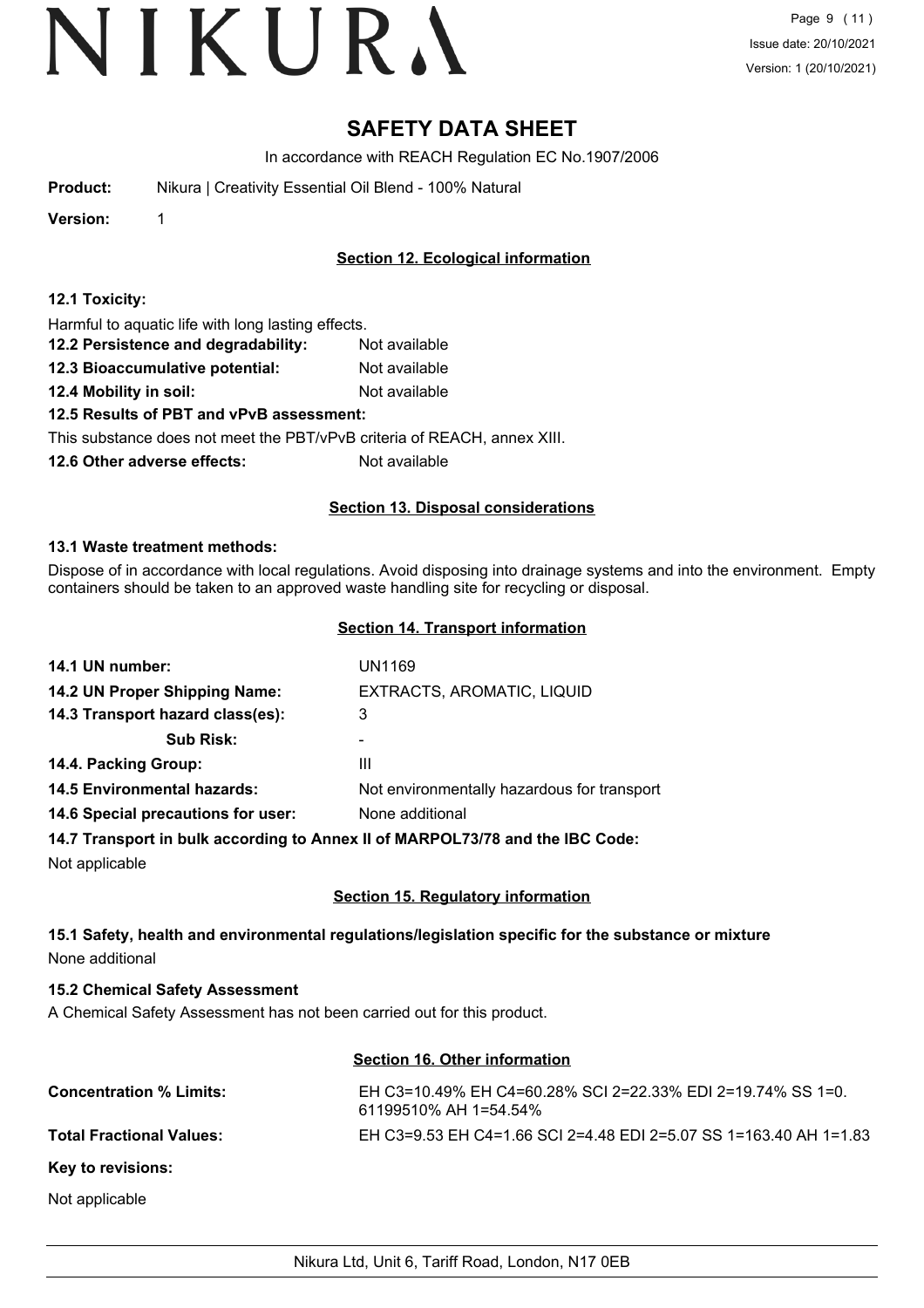## **SAFETY DATA SHEET**

In accordance with REACH Regulation EC No.1907/2006

**Product:** Nikura | Creativity Essential Oil Blend - 100% Natural

**Version:** 1

#### **Key to abbreviations:**

| Abbreviation      | <b>Meaning</b>                                                            |  |
|-------------------|---------------------------------------------------------------------------|--|
| Acute Tox. 4      | Acute Toxicity - Dermal Category 4                                        |  |
| Acute Tox. 4      | Acute Toxicity - Oral Category 4                                          |  |
| Acute Tox. 4      | Acute Toxicity - Inhalation Category 4                                    |  |
| Aquatic Acute 1   | Hazardous to the Aquatic Environment - Acute Hazard Category 1            |  |
| Aquatic Chronic 1 | Hazardous to the Aquatic Environment - Long-term Hazard Category 1        |  |
| Aquatic Chronic 2 | Hazardous to the Aquatic Environment - Long-term Hazard Category 2        |  |
| Aquatic Chronic 3 | Hazardous to the Aquatic Environment - Long-term Hazard Category 3        |  |
| Aquatic Chronic 4 | Hazardous to the Aquatic Environment - Long-term Hazard Category 4        |  |
| Asp. Tox 1        | <b>Aspiration Hazard Category 1</b>                                       |  |
| Eye Dam. 1        | Eye Damage / Irritation Category 1                                        |  |
| Eye Irrit. 2      | Eye Damage / Irritation Category 2                                        |  |
| Flam. Liq. 3      | Flammable Liquid, Hazard Category 3                                       |  |
| Flam. Sol. 2      | Flammable Solid, Hazard Category 2                                        |  |
| H226              | Flammable liquid and vapour.                                              |  |
| H <sub>228</sub>  | Flammable solid.                                                          |  |
| H302              | Harmful if swallowed.                                                     |  |
| H304              | May be fatal if swallowed and enters airways.                             |  |
| H312              | Harmful in contact with skin.                                             |  |
| H315              | Causes skin irritation.                                                   |  |
| H317              | May cause an allergic skin reaction.                                      |  |
| H318              | Causes serious eye damage.                                                |  |
| H319              | Causes serious eye irritation.                                            |  |
| H332              | Harmful if inhaled.                                                       |  |
| H361              | Suspected of damaging fertility or the unborn child (exposure route).     |  |
| H371              | May cause damage to organs (organs, exposure route).                      |  |
| H400              | Very toxic to aquatic life.                                               |  |
| H410              | Very toxic to aquatic life with long lasting effects.                     |  |
| H411              | Toxic to aquatic life with long lasting effects.                          |  |
| H412              | Harmful to aquatic life with long lasting effects.                        |  |
| H413              | May cause long lasting harmful effects to aquatic life.                   |  |
| P202              | Do not handle until all safety precautions have been read and understood. |  |
| P210              | Keep away from heat, sparks, open flames and hot surfaces. - No smoking.  |  |
| P233              | Keep container tightly closed.                                            |  |
| P240              | Ground/bond container and receiving equipment.                            |  |
| P241              | Use explosion-proof electrical, ventilating and lighting equipment.       |  |
| P242              | Use only non-sparking tools.                                              |  |
| P243              | Take precautionary measures against static discharge.                     |  |
| P <sub>260</sub>  | Do not breathe vapour or dust.                                            |  |
| P261              | Avoid breathing vapour or dust.                                           |  |